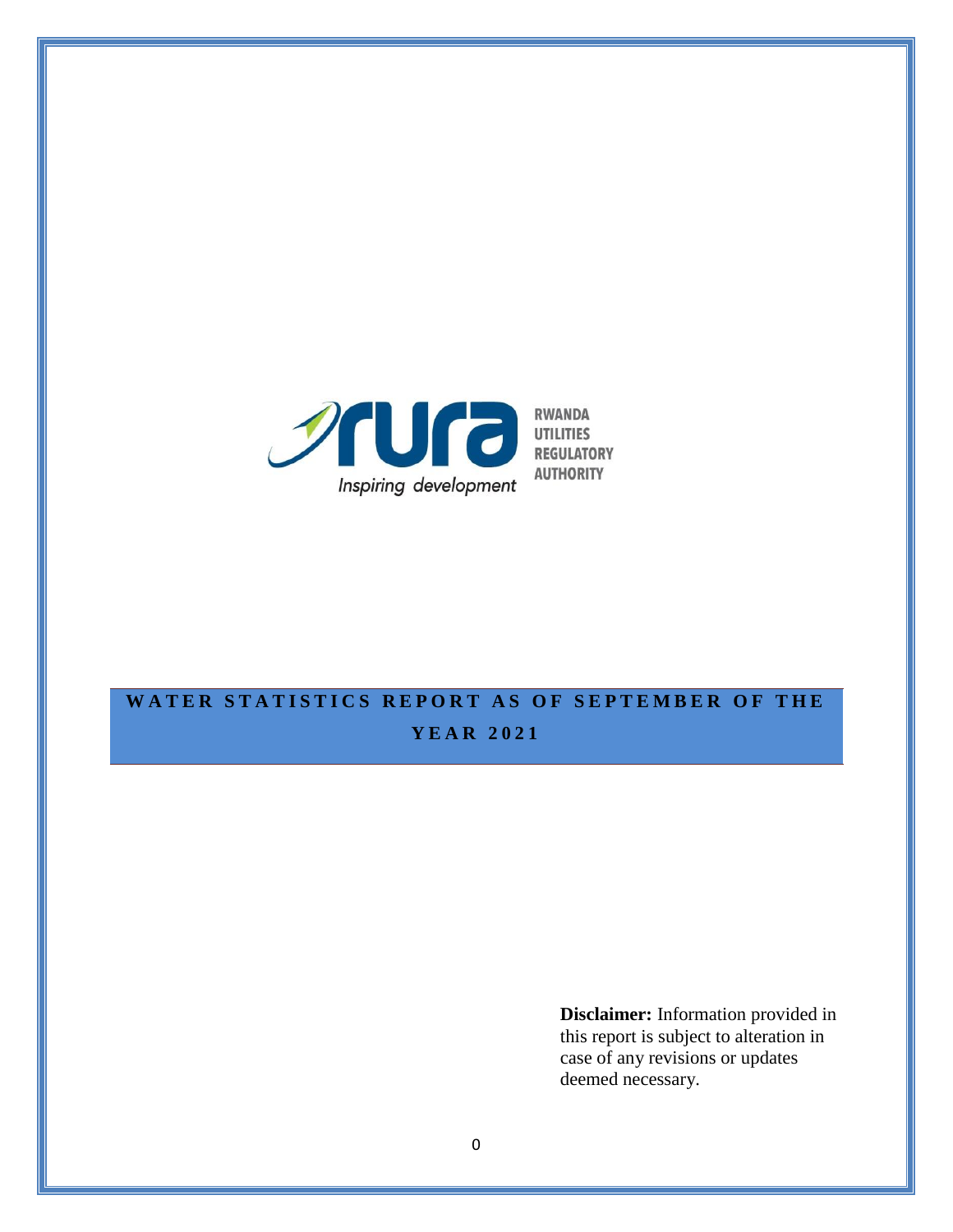## <span id="page-1-0"></span>**TABLE OF CONTENTS**

| 2.1. |  |
|------|--|
| 2.2. |  |
| 2.3. |  |
|      |  |
|      |  |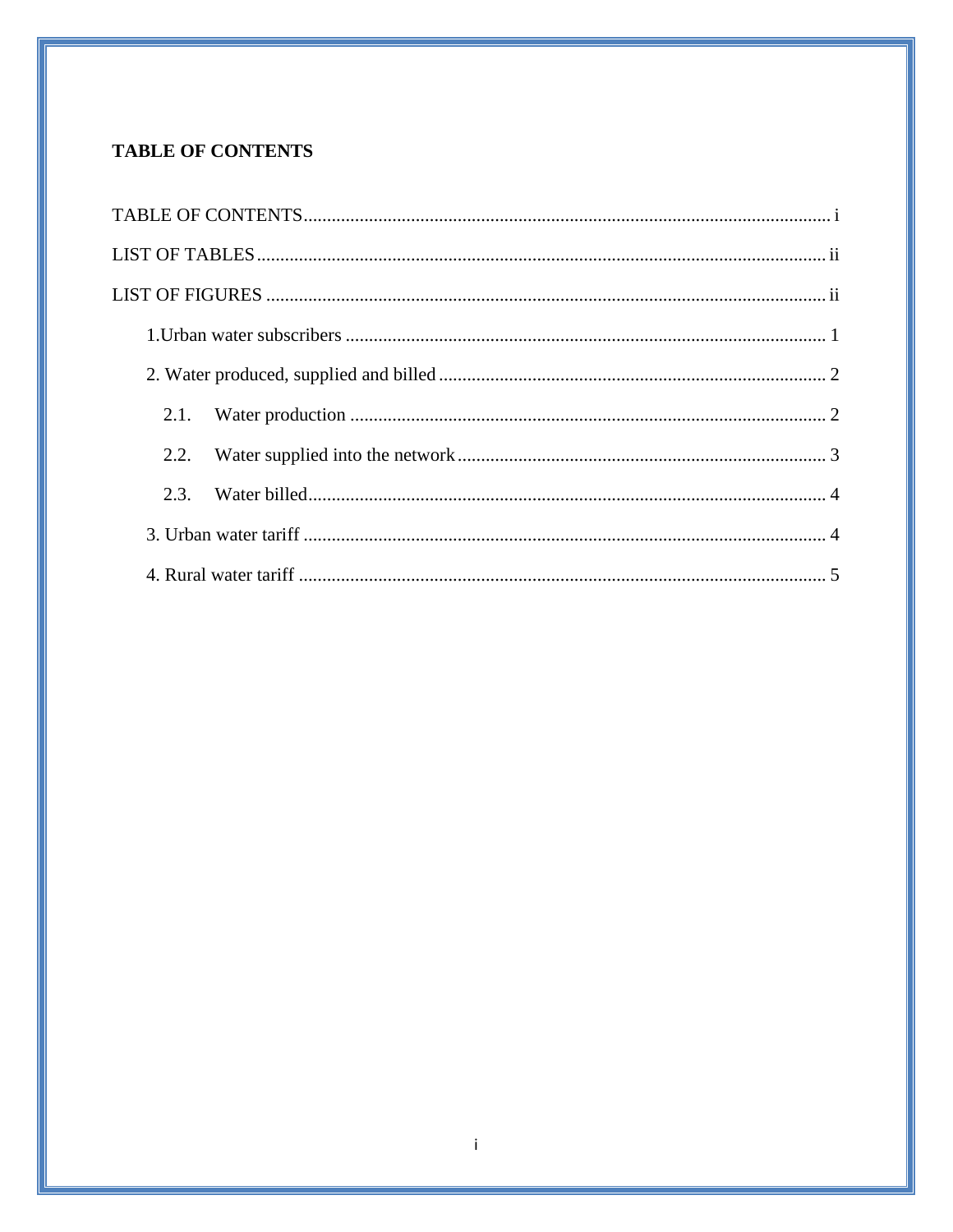## <span id="page-2-0"></span>**LIST OF TABLES**

| Table 3: Applicable tariff for WASAC customers by consumption block (VAT exclusive) 4 |  |
|---------------------------------------------------------------------------------------|--|
|                                                                                       |  |

### <span id="page-2-1"></span>**LIST OF FIGURES**

[Figure 1: Trend of WASAC customers from September 2020 to September 2021](#page-4-3) ....................... 2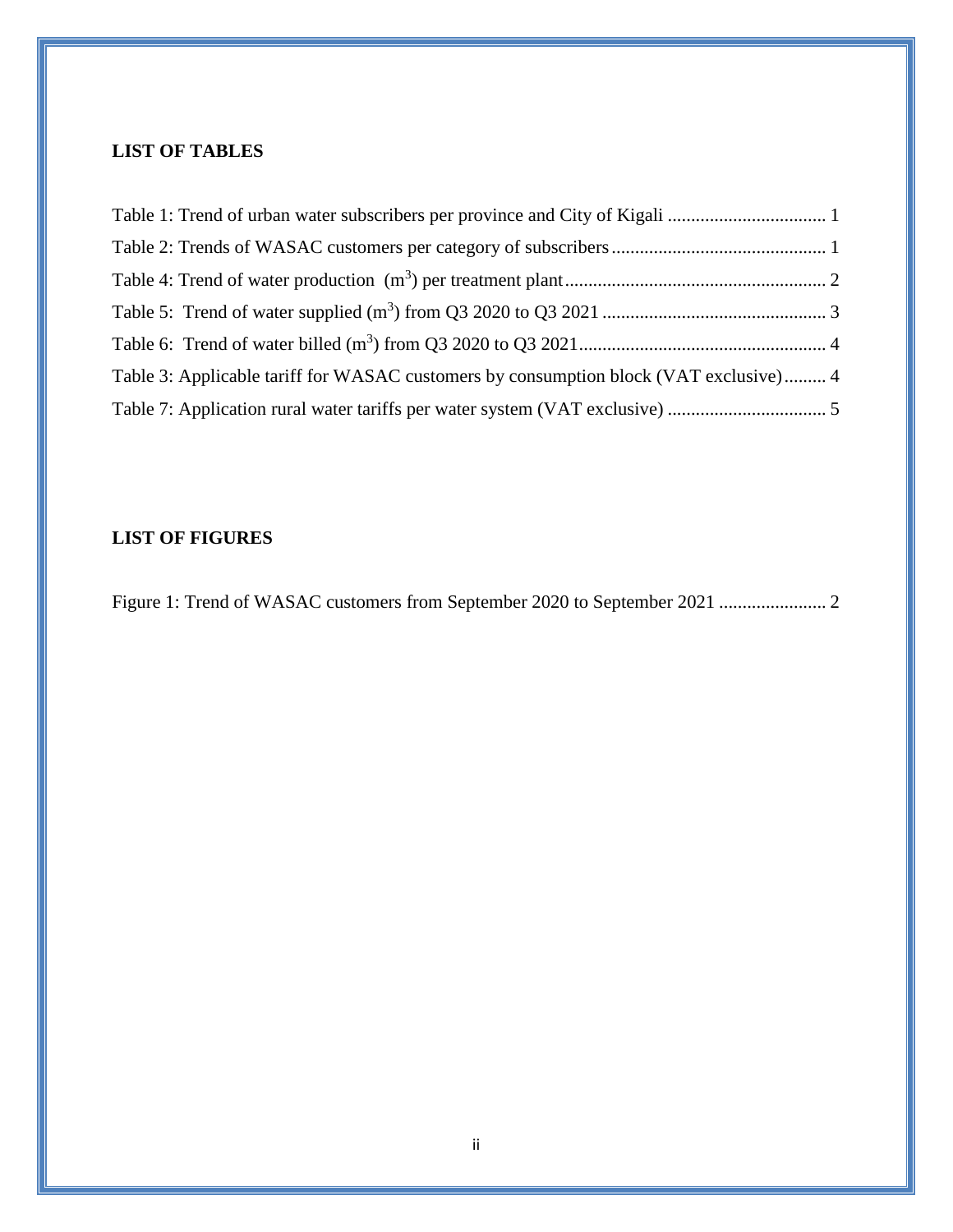#### <span id="page-3-0"></span>**1.Urban water subscribers**

As of September 2021, the number of water subscribers served by WASAC Ltd increased to 271,031 from 263,344 connections recorded at the end of June 2021, which represents an increase of 2.9 percent. The 50.1% of these connections are in the City of Kigali while 49.9% of them are distributed in the provinces. This difference is mainly attributed to the fact that, some households, institutions, and industries in the provinces are served by Rural Water Service Providers.

| <b>Province</b>   | <b>June 2021</b> | September 2021 | Variation (%) |
|-------------------|------------------|----------------|---------------|
| City of Kigali    | 132,198          | 135,755        | 2.7           |
| Southern province | 34,327           | 35,328         | 2.9           |
| Western province  | 27,180           | 27,551         | 1.4           |
| Northern province | 22,198           | 22,783         | 2.6           |
| Eastern province  | 47,441           | 49,614         | 4.6           |
| <b>Total</b>      | 263,344          | 271,031        | 2.9           |

<span id="page-3-1"></span>**Table 1: Trend of urban water subscribers per province and City of Kigali** 

**Source: WASAC reports**

At the end of September 2021, the 91.7% of WASAC customers are in the category of residential, whereas the remaining 8.3% are in the category of non-residential, industrial, and public standpipes.

| <b>Category of customers</b> | <b>June 2021</b> | September 2021   Variation $(\% )$ |     |
|------------------------------|------------------|------------------------------------|-----|
| Residential connections      | 241,186          | 248,652                            |     |
| Non-residential connections  | 15,807           | 15,960                             | 1.0 |
| Industrial connections       | 289              | 297                                | 2.8 |
| Public standpipes(BF)        | 6,062            | 6,122                              | 1 O |
| <b>Total</b>                 | 263,344          | 271,031                            |     |

<span id="page-3-2"></span>**Table 2: Trends of WASAC customers per category of subscribers**

**Source: WASAC reports**

At the end of September 2021, the number of connected customers increased to 271,031 from 237,691 recorded at the end of September of the year 2020, representing an increase of 14.0%.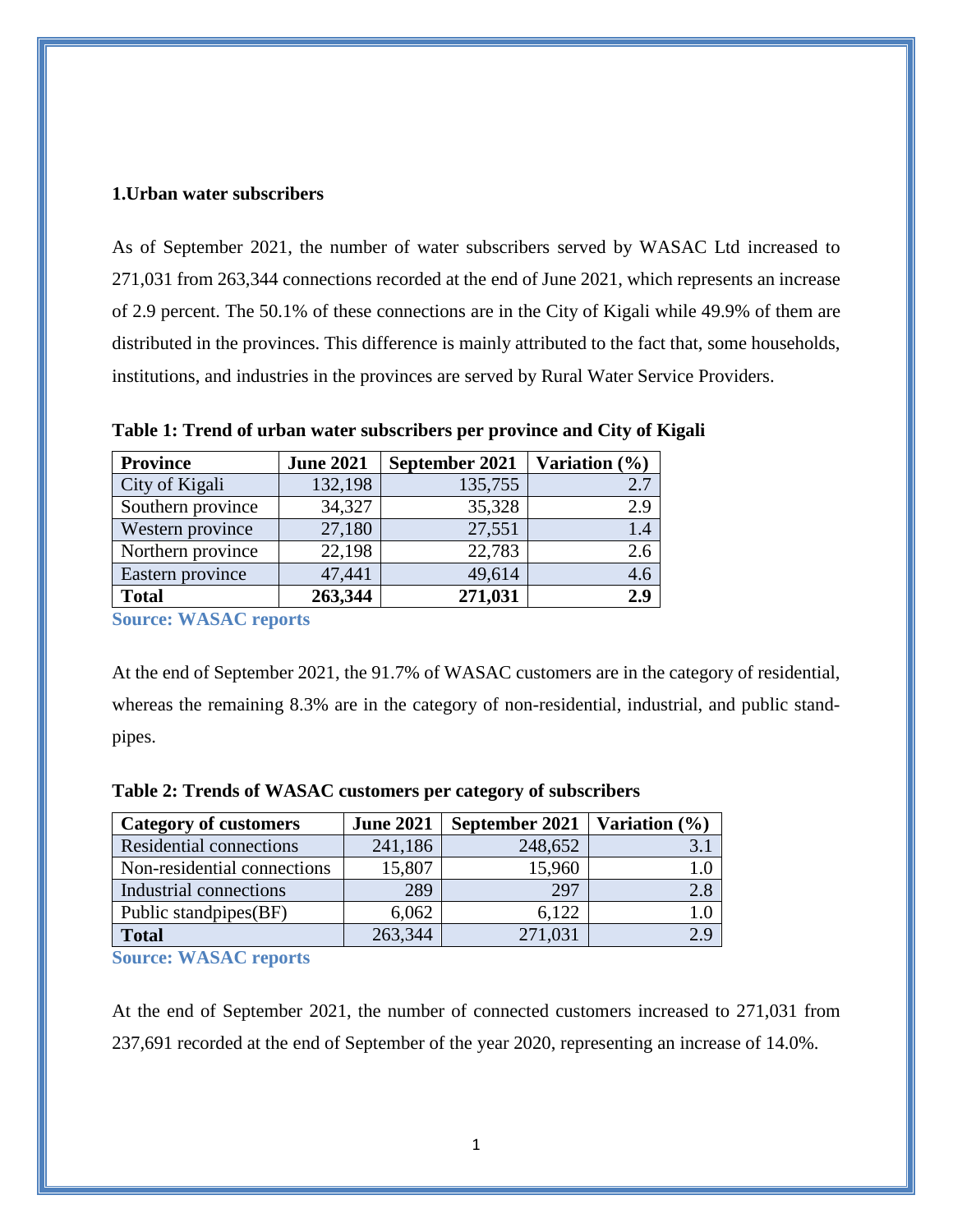

<span id="page-4-3"></span>**Figure 1: Trend of WASAC customers from September 2020 to September 2021**

**Source: WASAC reports**

#### <span id="page-4-0"></span>**2. Water produced, supplied and billed**

#### <span id="page-4-1"></span>**2.1.Water production**

During this quarter under review, the total quantity of water produced by WASAC Ltd for suppling in its service area stood at 16.1 million cubic meters compared to 14.7 million cubic meters reported in Q3 2020. The below table shows the trend of water produced from Q3 2020 to Q3 2021 by water treatment plant.

| <b>Name of WTP</b> | Q3 2020 | <b>Q4 2020</b> | Q1 2021 | Q2 2021 | <b>Q3 2021</b> |
|--------------------|---------|----------------|---------|---------|----------------|
| Kanyonyomba        | 288,434 | 272,804        | 246,515 | 249,827 | 251,675        |
| Kanyabusage        | 122,518 | 120,197        | 117,741 | 117,873 | 122,514        |
| Gisuma             | 136,645 | 132,967        | 128,680 | 128,099 | 133,408        |
| Shyogwe-Mayaga     | 147,375 | 151,037        | 163,467 | 154,303 | 160,634        |
| Nyamabuye          | 167,933 | 182,782        | 188,189 | 174,628 | 195,415        |
| Rwasaburo          | 191,146 | 159,591        | 160,767 | 170,002 | 195,607        |

<span id="page-4-2"></span>**Table 3: Trend of water production (m<sup>3</sup> ) per treatment plant**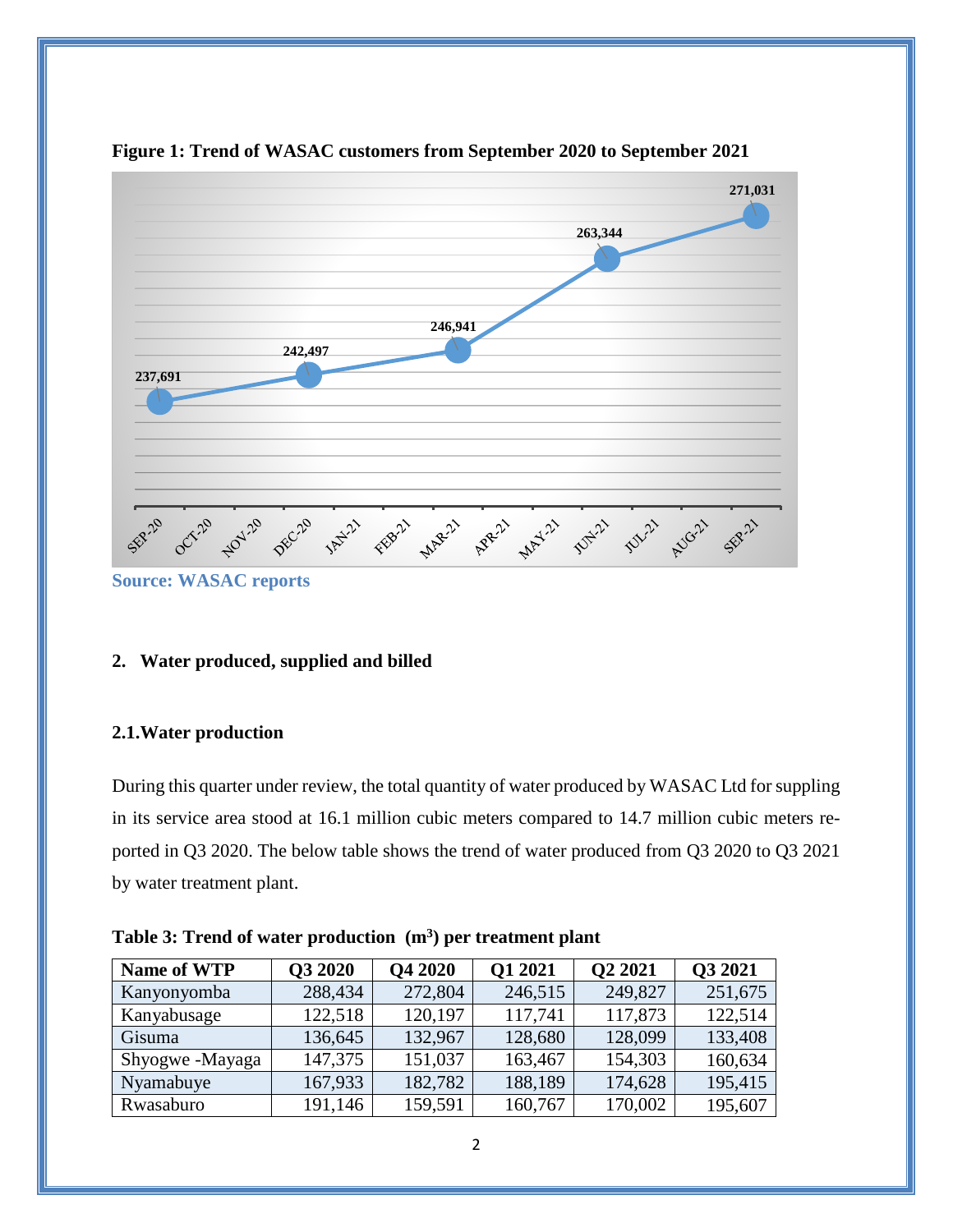| <b>Name of WTP</b>      | Q3 2020    | <b>Q4 2020</b> | Q1 2021    | Q2 2021    | Q3 2021    |
|-------------------------|------------|----------------|------------|------------|------------|
| Gihuma                  | 350,481    | 345,183        | 348,669    | 365,775    | 365,985    |
| Ngenda                  | 314,748    | 304,768        | 294,171    | 278,056    | 291,304    |
| Mpanga                  | 317,354    | 330,040        | 301,961    | 337,805    | 379,308    |
| Cyunyu                  | 210,549    | 186,187        | 212,456    | 391,797    | 428,151    |
| Kadahokwa               | 513,682    | 531,916        | 516,694    | 545,329    | 561,226    |
| Muhazi                  | 529,826    | 532,565        | 546,632    | 600,194    | 595,637    |
| Mutobo                  | 671,430    | 679,530        | 677,900    | 724,340    | 1,099,250  |
| Nyagatare               | 779,818    | 702,130        | 760,341    | 758,986    | 847,257    |
| Gihira                  | 747,499    | 704,215        | 790,367    | 861,742    | 815,707    |
| Karenge                 | 1,367,279  | 1,329,837      | 1,353,355  | 1,276,158  | 1,279,108  |
| Kimisagara              | 2,124,225  | 2,265,537      | 2,311,411  | 2,255,925  | 2,200,232  |
| <b>Nzove</b>            | 5,757,328  | 5,360,790      | 5,055,352  | 4,852,349  | 4,641,009  |
| Kanzenze                | N/A        | N/A            | 504,681    | 1,571,642  | 1,571,604  |
| <b>Total production</b> | 14,738,270 | 14,292,076     | 14,679,349 | 15,814,830 | 16,135,031 |

**Source: WASAC reports**

## <span id="page-5-0"></span>**2.2.Water supplied into the network**

During this quarter under review, the quantity of water supplied into the network increased up to 13.9 million cubic meters in comparison to 13.8 million cubic meters recorded in Q3 2020.

| Location        | Q3 2020    | Q4 2020    | <b>Q1 2021</b> | Q2 2021    | Q3 2021    |
|-----------------|------------|------------|----------------|------------|------------|
| Kigali city     | 8,297,478  | 8,064,504  | 7,783,287      | 9,177,727  | 6,950,589  |
| <b>Bugesera</b> | 598,345    | 568,580    | 563,182        | 515,296    | 957,968    |
| Gicumbi         | 164,771    | 182,423    | 188,027        | 174,466    | 195,277    |
| Huye            | 486,324    | 516,946    | 487,799        | 485,993    | 527,554    |
| Karongi         | 122,468    | 120,150    | 117,694        | 117,819    | 122,466    |
| Muhanga         | 318,181    | 326,948    | 319,374        | 354,265    | 328,223    |
| Musanze         | 671,255    | 679,365    | 677,725        | 605,607    | 1,099,079  |
| Ngoma           | 191,101    | 159,550    | 160,767        | 169,936    | 195,624    |
| Nyagatare       | 769,611    | 691,813    | 749,845        | 748,006    | 834,891    |
| Nyamagabe       | 135,244    | 131,572    | 127,187        | 126,885    | 131,996    |
| Nyanza          | 217,168    | 226,118    | 252,849        | 237,496    | 282,862    |
| Rubavu          | 735,658    | 693,106    | 751,198        | 812,520    | 726,603    |
| Ruhango         | 168,381    | 197,247    | 191,735        | 202,965    | 255,541    |
| Rusizi          | 210,306    | 185,826    | 185,826        | 391,601    | 427,672    |
| Rwamagana       | 767,651    | 719,735    | 781,213        | 858,542    | 875,861    |
| <b>Total</b>    | 13,853,942 | 13,463,883 | 13,337,708     | 14,979,124 | 13,912,206 |

<span id="page-5-1"></span>

| Table 4: Trend of water supplied (m <sup>3</sup> ) from Q3 2020 to Q3 2021 |  |  |  |  |  |  |
|----------------------------------------------------------------------------|--|--|--|--|--|--|
|----------------------------------------------------------------------------|--|--|--|--|--|--|

**Source: WASAC reports**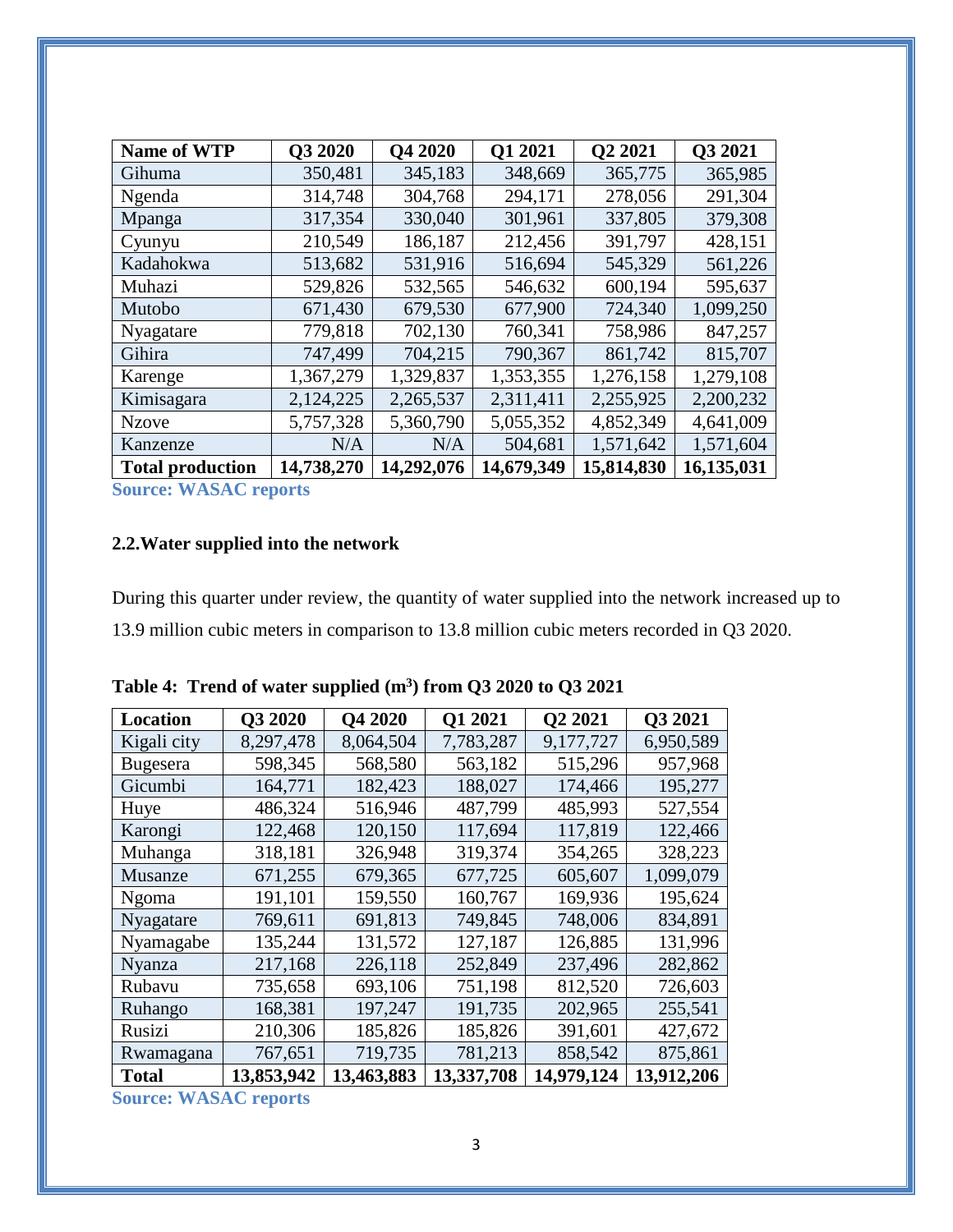#### <span id="page-6-0"></span>**2.3.Water billed**

During the third quarter of year 2021, the quantity of water billed was 10.0 million cubic meters compared to 8.3 million cubic meters recorded in Q3 2020.

| Location        | Q3 2020   | O 4 2020  | Q1 2021   | Q2 2021   | Q3 2021    |
|-----------------|-----------|-----------|-----------|-----------|------------|
| Kigali city     | 5,059,624 | 4,817,974 | 4,754,200 | 5,169,485 | 6,120,058  |
| <b>Bugesera</b> | 358,366   | 301,082   | 315,416   | 357,450   | 542,847    |
| Gicumbi         | 109,533   | 87,164    | 94,600    | 86,498    | 106,895    |
| Huye            | 248,300   | 263,206   | 278,501   | 281,623   | 336,674    |
| Karongi         | 73,366    | 68,273    | 70,015    | 68,227    | 81,241     |
| Muhanga         | 183,157   | 183,669   | 179,604   | 181,364   | 207,064    |
| Musanze         | 478,313   | 422,382   | 445,959   | 481,686   | 550,511    |
| Ngoma           | 131,110   | 98,765    | 103,974   | 111,786   | 145,170    |
| Nyagatare       | 360,042   | 251,888   | 269,968   | 287,770   | 388,338    |
| Nyamagabe       | 100,520   | 95,696    | 97,968    | 92,001    | 97,061     |
| Nyanza          | 132,220   | 129,697   | 130,244   | 133,885   | 156,017    |
| Rubavu          | 406,342   | 377,582   | 386,064   | 414,509   | 421,649    |
| Ruhango         | 94,450    | 90,450    | 94,852    | 95,444    | 109,820    |
| Rusizi          | 179,627   | 142,072   | 132,500   | 160,392   | 200,976    |
| Rwamagana       | 459,336   | 351,935   | 367,842   | 395,677   | 544,622    |
| <b>Total</b>    | 8,374,306 | 7,681,835 | 7,721,707 | 8,317,797 | 10,008,943 |

<span id="page-6-2"></span>**Table 5: Trend of water billed (m<sup>3</sup> ) from Q3 2020 to Q3 2021**

**Source: WASAC reports**

#### <span id="page-6-1"></span>**3. Urban water tariff**

<span id="page-6-3"></span>

| Table 6: Applicable tariff for WASAC customers by consumption block (VAT exclusive) |  |  |
|-------------------------------------------------------------------------------------|--|--|
|                                                                                     |  |  |

| <b>Customer category</b> | <b>Monthly consumption block</b> | Applicable tariff (Frw/m3) |
|--------------------------|----------------------------------|----------------------------|
| Public taps              | N/A                              | 323                        |
| Residential              | $0-5m3$                          | 340                        |
|                          | $6 - 20m3$                       | 720                        |
|                          | $21 - 50m3$                      | 845                        |
|                          | $> 50 \,\mathrm{m}$ 3            | 877                        |
| Non Residential          | $0-50m3$                         | 877                        |
|                          | $> 50 \,\mathrm{m}$ 3            | 895                        |
| Industries               | N/A                              | 736                        |

**Source: Board [Decision N°001/BD/WAT/RURA/2019](https://www.rura.rw/fileadmin/Documents/Water/Board%20Decisions/Board_Decision_For_Urban_Water_End_User_tariffs.pdf)**